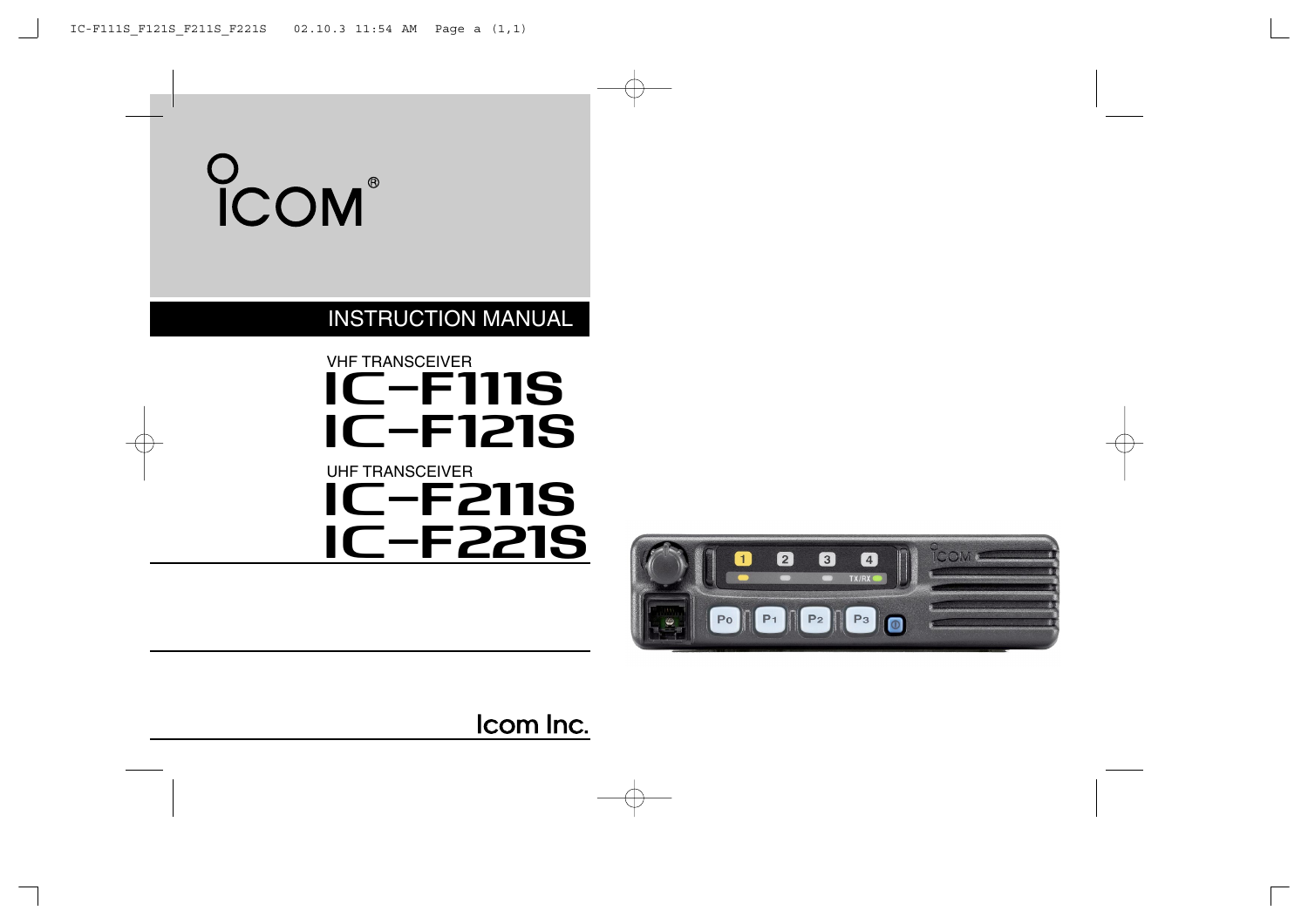### IMPORTANT

i

**READ ALL INSTRUCTIONS** carefully and completely before using the transceiver.

**SAVE THIS INSTRUCTION MANUAL— This** instruction manual contains important operating instructions for the **IC-F111S/F121S VHF TRANSCEIVER** and **IC-F211S/F221S UHF TRANSCEIVER**.

### EXPLICIT DEFINITIONS

| <b>WORD</b>     | <b>DEFINITION</b>                                                                          |
|-----------------|--------------------------------------------------------------------------------------------|
| <b>AWARNING</b> | Personal injury, fire hazard or electric shock<br>may occur.                               |
| <b>CAUTION</b>  | Equipment damage may occur.                                                                |
| <b>NOTE</b>     | If disregarded, inconvenience only. No risk<br>of personal injury, fire or electric shock. |

Icom, Icom Inc. and the  $\frac{1}{100}$  logo are registered trademarks of Icom Incorporated (Japan) in the United states, the United Kingdom, Germany, France, Spain, Russia and/or other countries.

### PRECAUTION

R**WARNING! NEVER** connect the transceiver to an AC outlet. This may pose a fire hazard or result in an electric shock.

**CAUTION! NEVER** touch the transceiver (especially **the heat sink**) when transmitting continuously for long periods. It will become hot.

**NEVER** connect the transceiver to a power source of more than 16 V DC such as a 24 V battery. This connection will ruin the transceiver.

**NEVER** cut the DC power cable between the DC plug and fuse holder. If an incorrect connection is made after cutting, the transceiver might be damaged.

**NEVER** place the transceiver where normal operation of the vehicle may be hindered or where it could cause bodily injury.

**NEVER** allow children to touch the transceiver.

**NEVER** expose the transceiver to rain, snow or any liquids.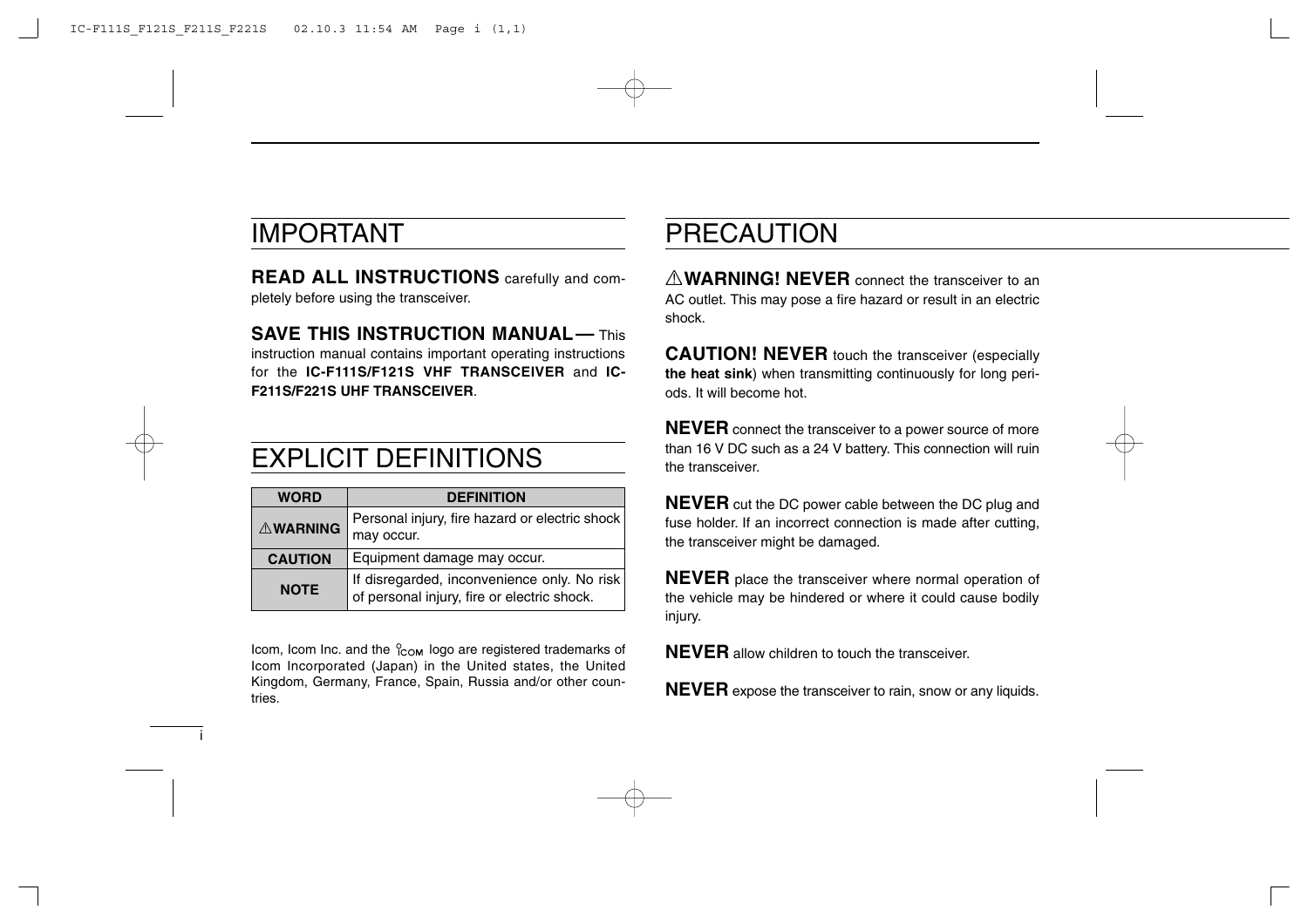**USE** the supplied microphone only. Other microphones have different pin assignments and may damage the transceiver.

**DO NOT** use or place the transceiver in areas with temperatures below  $-22^{\circ}F$  ( $-30^{\circ}C$ ) or above  $+140^{\circ}F$  ( $+60^{\circ}C$ ), or in areas subject to direct sunlight, such as the dashboard of a vehicle.

**AVOID** operating the transceiver without running the vehicle's engine. The vehicle's battery will quickly run out if the transceiver is in transmission while the vehicle's engine OFF.

**AVOID** placing the transceiver in excessively dusty environments.

**AVOID** placing the transceiver against walls. This will obstruct heat dissipation.

**AVOID** the use of chemical agents such as benzine or alcohol when cleaning, as they damage the transceiver surfaces.

#### *For U.S.A. only*

**CAUTION:** Changes or modifications to this transceiver, not expressly approved by Icom Inc., could void your authority to operate this transceiver under FCC regulations.

### TABLE OF CONTENTS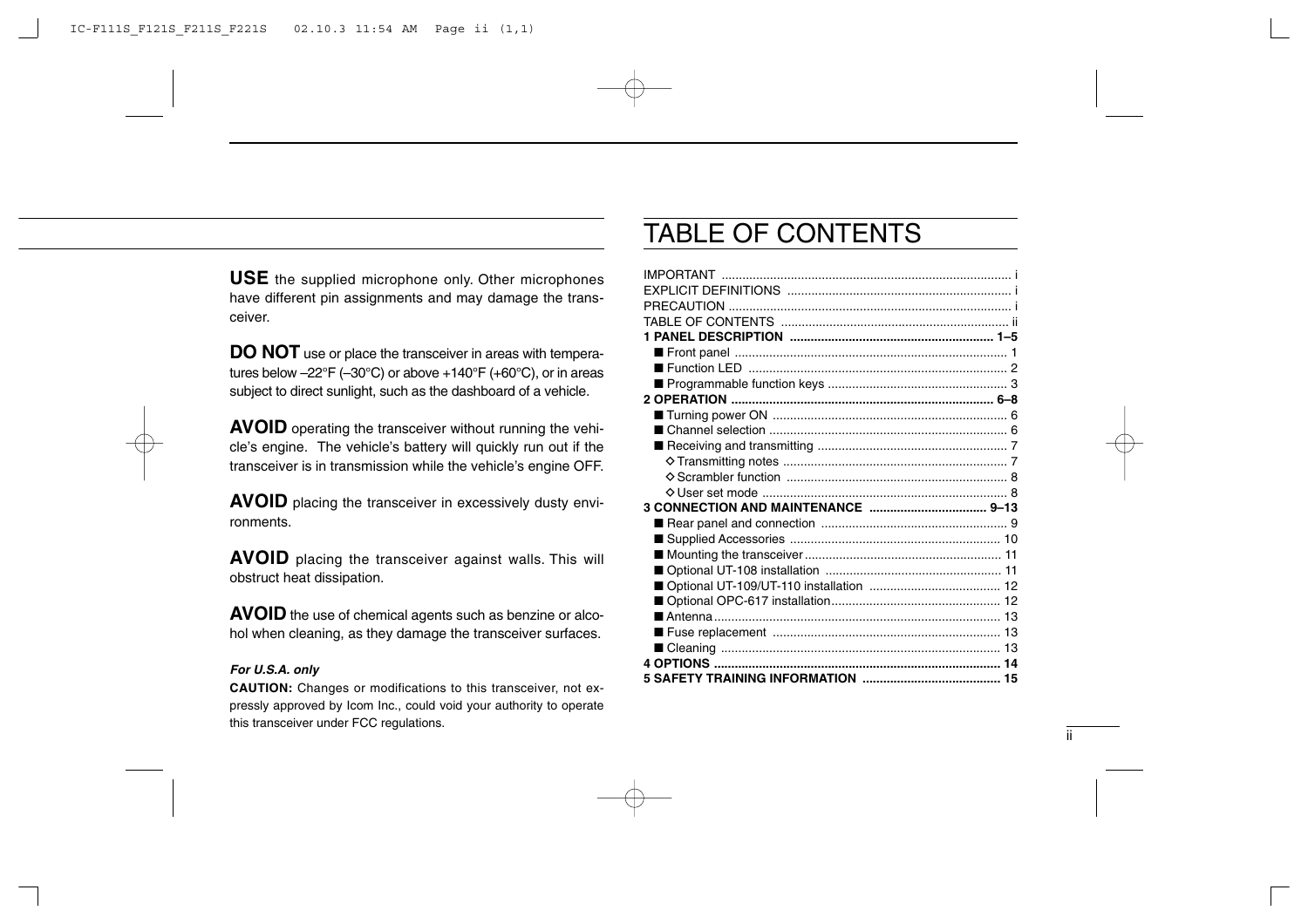■**Front panel**



### q**AF VOLUME CONTROL KNOB**

- ➥Rotate the knob to adjust the audio output level.
	- Minimum audio level is pre-programmed.

### **@MICROPHONE CONNECTOR**

1

➥Connect the supplied microphone or optional DTMF microphone.

**NEVER** connect non-specified microphones. The pin assignments may be different and the transceiver may  $\mathcal{\mathscr{U}}$  be damaged.

### e**DEALER-PROGRAMMABLE KEYS [P0] to [P3]**

➥Desired functions can be programmed independently by your Dealer.

### **@POWER SWITCH [POWER]**

- ➥Push to turn the power ON and OFF.
	- The following functions are available at power ON as options:
	- -Automatic scan start
	- -Password prompt
	- -Set mode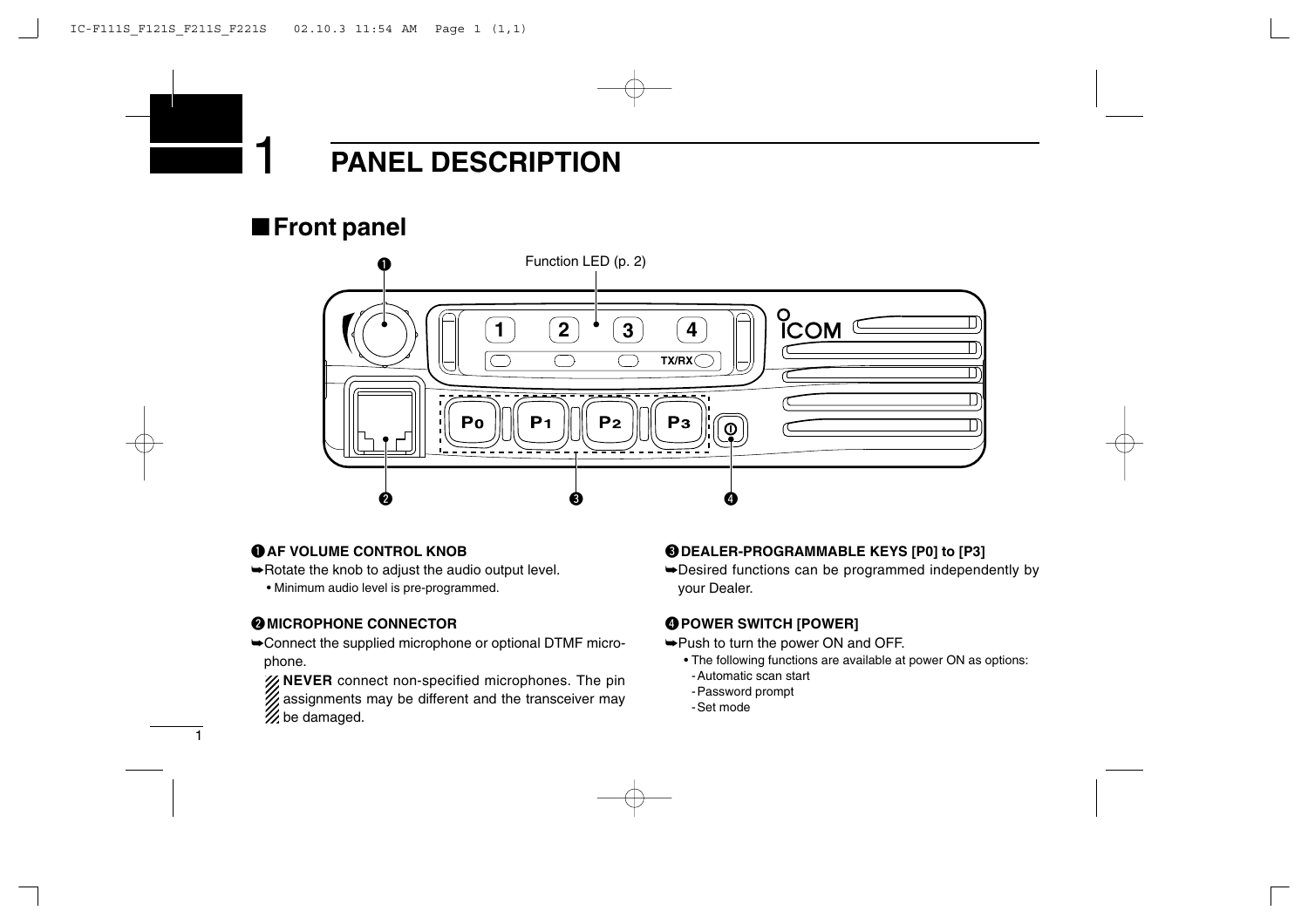### ■**Function LED**



### q**CHANNEL INDICATORS**

- $\rightarrow$  Indicates the operating channel.
- $\rightarrow$  **Blinks when receiving a signal during scanning opera**tion.
- $\rightarrow$  All LEDs blink while entering the power ON password.

### **@TX/RX INDICATOR**

- $\rightarrow$  Lights red: while transmitting
- $\rightarrow$  Lights green: while the channel is busy
- ➥ Blinks orange (green and red blink simultaneously): when the specified 2-tone, 5-tone call is received.
- $\rightarrow$  Green and red blink alternately: cloning error

### e**ACTIVATED KEY INDICATOR (LP 0/1/2)**

 $\rightarrow$  Appears when a pre-programmed key function is activated.

**NOTE**: When all function LEDs blink, check the DC battery  $\mathscr{U}$  voltage is not too high.

### $\Diamond$  MICROPHONE

- ➥The supplied microphone has a PTT switch and a hanger hook.
	- The following functions are available when the microphone is on or off hook:
		- -Automatic scan start when hook on.
		- Automatic priority channel selection when hook off.
		- Sets to 'Inaudible' condition (mute condition) when hook on.
		- Sets to 'Audible' condition (unmute condition) when hook off.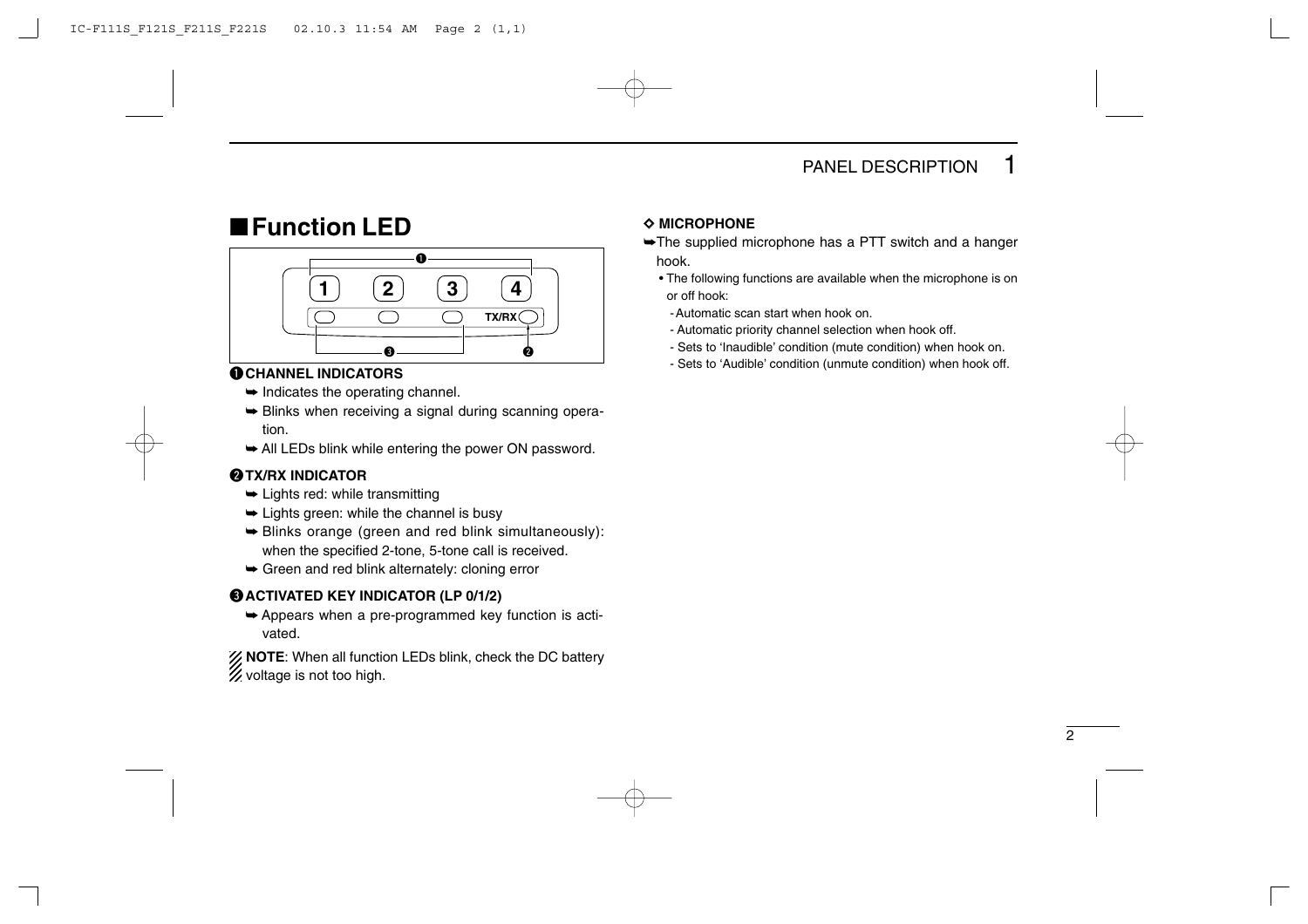### ■**Programmable function keys**

The following functions can be assigned to **[P0], [P1], [P2]** and **[P3]** programmable function keys.

Consult your Icom Dealer or System operator for details concerning your transceiver's programming.

In the following explanations, programmable function names are bracketed. The specific switch used to activate the function depends on programming.

#### ¡ *CH UP AND DOWN KEYS*

Select an operating channel. **CH UP**

**CH DN**

#### ¡ *BANK KEY*

Select and determine a bank number. **BANK**

#### ¡ *SCAN START/STOP KEY*

- **SCAN A** Bush this key to start scanning; and push again
- to stop. **SCAN B**



**XX NOTE:** Place the microphone on hook to start  $%$  scanning.

 $\mathscr{U}$  Take the microphone off hook to stop scanning.

#### ¡ *SCAN TAG KEY*

Adds or deletes the selected channel to the scan group. **TAG**

#### ¡ *PRIORITY CHANNEL KEYS*



Push these keys to select priority A or priority B channel, respectively.

#### ¡*OPERATING CHANNEL KEYS*

Select an operating channel directly. **CH1**





**CH4**

#### ¡ *LOCK KEY*



Push this key for 1 sec. to lock all programmable keys except the following:

• **[CALL]** (incl. **[CAL A]** and **[CAL B]**), **[MONI]** and **[EMER]** keys.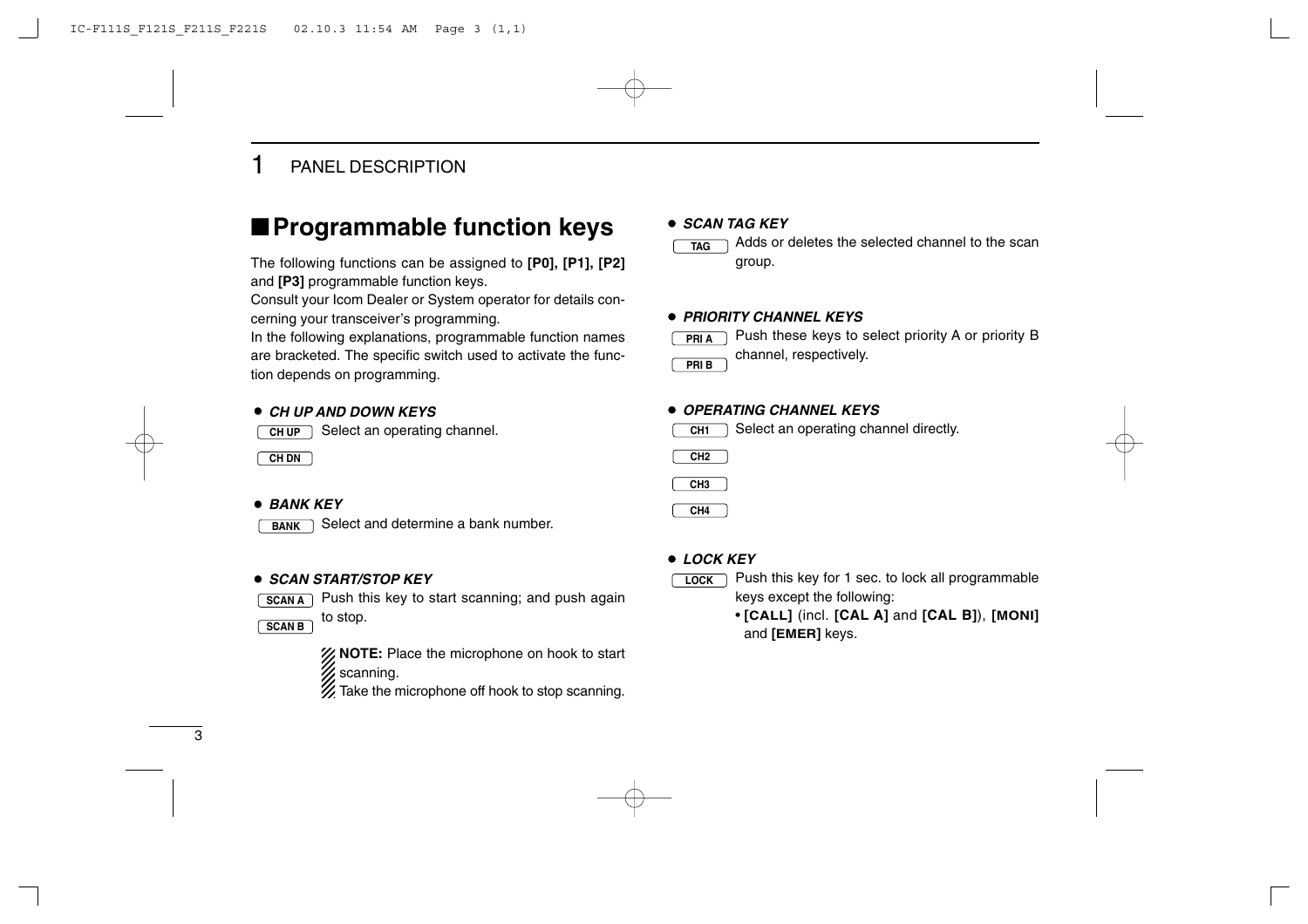#### ¡ *MONITOR KEY*

Activates one of (or two of) the following functions **MONI TA** on each channel independently:

- Push and hold the key to unmute the channel (audio is emitted; 'Audible' condition).
- Push the key to toggle the mute and unmute conditions (toggles 'Audible' and 'Inaudible').
- Push the key to mute the channel (sets to 'Inaudible' only).
- Push the key to unmute the channel (sets to 'Audible' only).
- Push the key after communication is finished to send a 'reset code'.

**NOTE:** The unmute condition ('Audible' condi- $\mathcal{U}$  tion) may automatically return to the mute condition ('Inaudible' condition) after a specified  $\mathscr U$  period depending on the pre-setting.

#### ¡ *OUTPUT POWER SELECTION KEYS*

**H/L**

Select the transmit output power temporarily, or permanently, depending on the pre-setting.

• Ask your Dealer or System Operator for the output power level for each selection.

#### ¡ *TALK AROUND KEY*

Turns the talk around function ON and OFF.

• The talk around function equalizes the transmit frequency to the receive frequency for mobile-tomobile communication.

#### ¡ *WIDE/NARROW KEY*

Push this key to toggle the bandwidth between wide or narrow.

#### ¡ *DTMF AUTODIAL KEY*

Push this key to transmit a specified DTMF code. **DTMF**

#### ¡ *CALL KEY*

**CALL CAL A**

**W/N**

Transmit a 2-tone, 5-tone code.

• Call transmission is necessary before you call another station depending on your signaling sys-

tem. **CAL B**

> • The **[CAL A]** and/or **[CAL B]** keys may be available when your system employs selective 'Individual/Group' calls. Ask your Dealer which call is assigned to each key.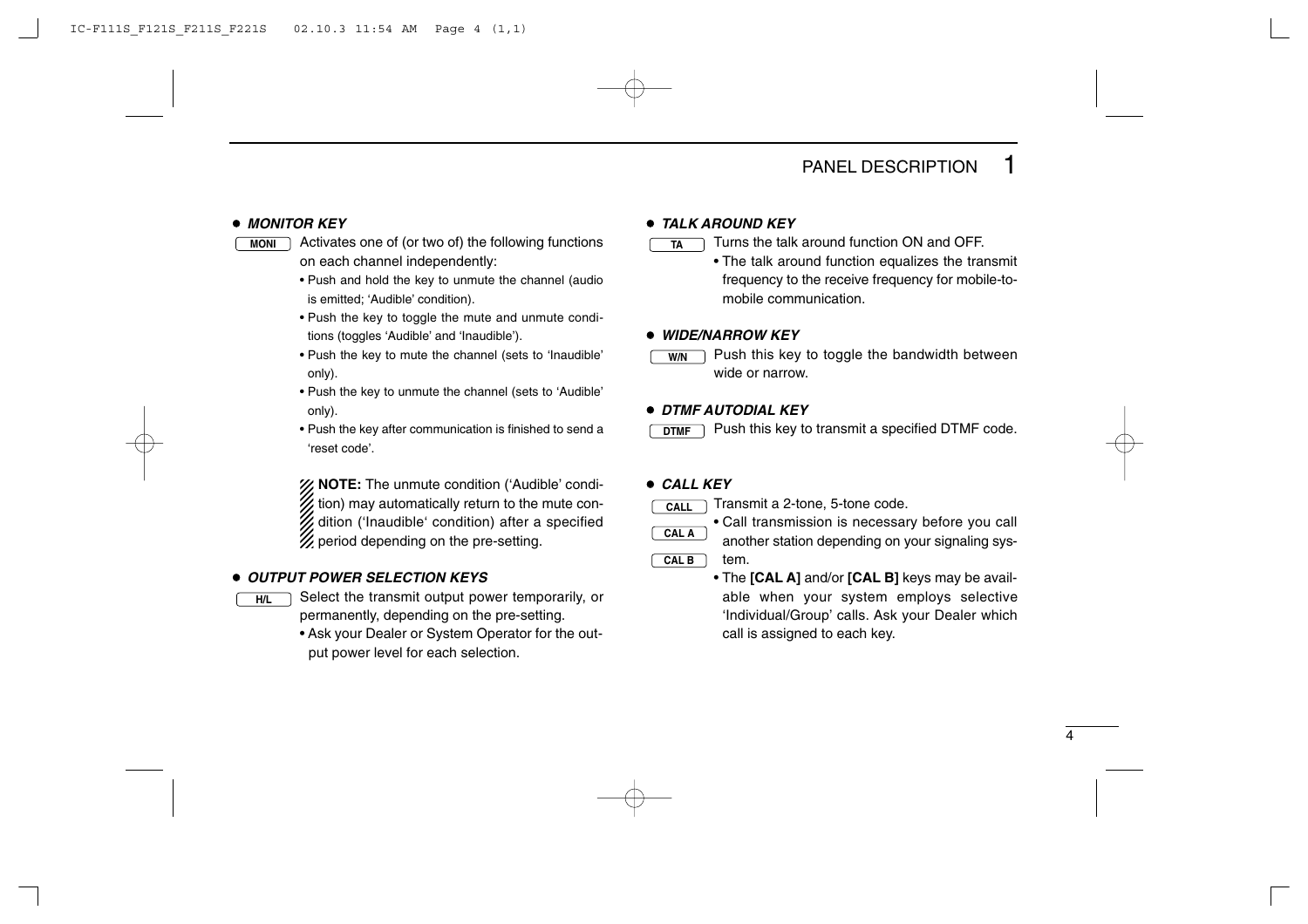#### ¡ *EMERGENCY KEY*

- **EMER** ) Push and hold the key to transmit an emergency call.  $\qquad \qquad$  SCRM
	- If you want to cancel the emergency call, push and hold (or push) the key again before transmitting the call.
	- Depending on the pre-setting, the emergency call is transmitted one time only, or repeatedly, until receiving a control code.

#### ¡ *Hook Scan*

Several functions are available for the hanger function when taking the microphone from its hanger (hanger-off) and/or returning it to the hanger (hanger-on). **HOOK**

#### ¡ *USER SET MODE KEY*

- Changes the contents of the items in the User Set mode. Please refer to p. 8. **SET**
	- •Push and hold this key for 1 sec. to enter set mode. Push this key again momentarily to select the desired item. Push **[P2]** and **[P3]** to set the desired level/condition.

Push and hold this key again to exit set mode.

•User set mode also available via the 'Power ON function'.

#### ¡ *SCRAMBLER KEY*

- Push and hold to turn the voice scrambler function ON.
	- Push this key to turn the voice scrambler function OFF.

### **NOTE:**

- $\mathscr{U}$  The optional UT-109 (#02) or UT-110 (#02) VOICE SCRAMBLER UNIT is required.
- UT-109: Non-rolling type. 32 codes are available.

– UT-110: Rolling type. Provides higher communication security. 1020 (4 groups  $\times$  255) codes are available.

• This transceiver requires version #02 of these units. Do not install version #01, as they are not compatible.

• Some PC board modifications are required

- when installing UT-109 and UT-110. Please
- refer to 'Optional UT-109/UT-110 installation'.
- (p.12)
- $\mathscr{U}\bullet$  Please contact your Dealer for details.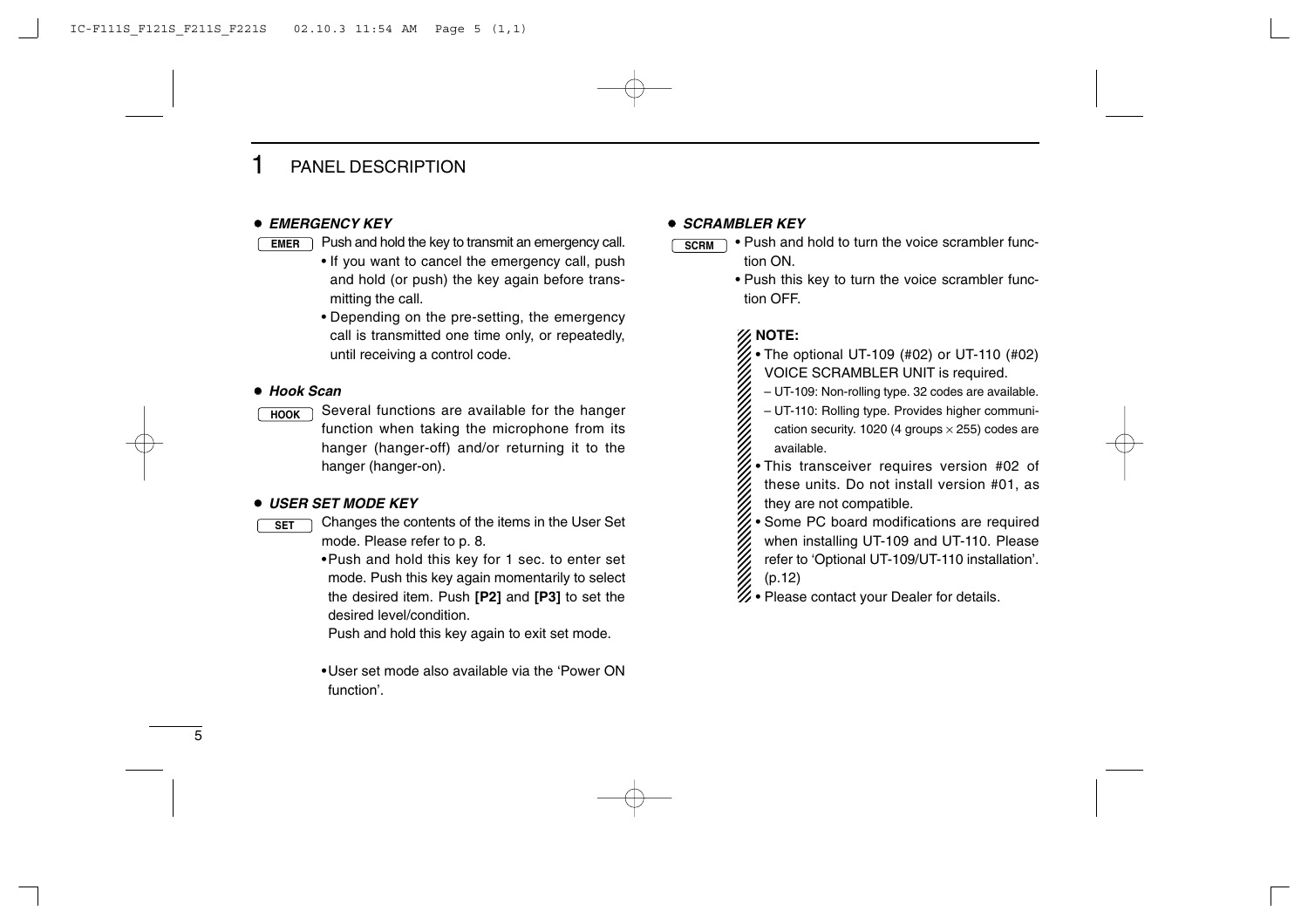## **OPERATION**

### ■**Turning power ON**

 $\circled{1}$  Push  $\circled{0}$   $\circled{1}$  to turn the power ON.

- $\Omega$  If the transceiver is programmed for a start up passcode, input the digit codes as directed by your Dealer.
	- The keys in the table below can be used for password input:
	- The transceiver detects numbers in the same block as identical. Therefore "01234" and "56789" are same.
- e When all channel indicator LEDs still blink after inputting 4 digits, the input code number is incorrect. Turn the power off and start over in this case.

| <b>KEY</b>    | Po | P1 | P <sub>2</sub> | Pз | (I) |
|---------------|----|----|----------------|----|-----|
|               |    |    |                | 3  |     |
| <b>NUMBER</b> | 5  | 6  |                | 8  | 9   |

### ■**Channel selection**

Several types of channel selection are available. The methods may differ according to your system setup.

### *NON-BANK TYPE:*

Push **[CH UP]**/**[CH DN]** to select the desired operating channel, in sequence; or, push one of the **[CH 1]** to **[CH 4]** keys to select a channel directly.

### *BANK-TYPE:*

Push **[BANK]** to toggle between bank 1 and 2.

### *AUTOMATIC SCAN TYPE:*

Channel setting is not necessary for this type. When turning the power ON, the transceiver automatically starts scanning. Scanning stops when receiving a call or when taking the microphone off hook.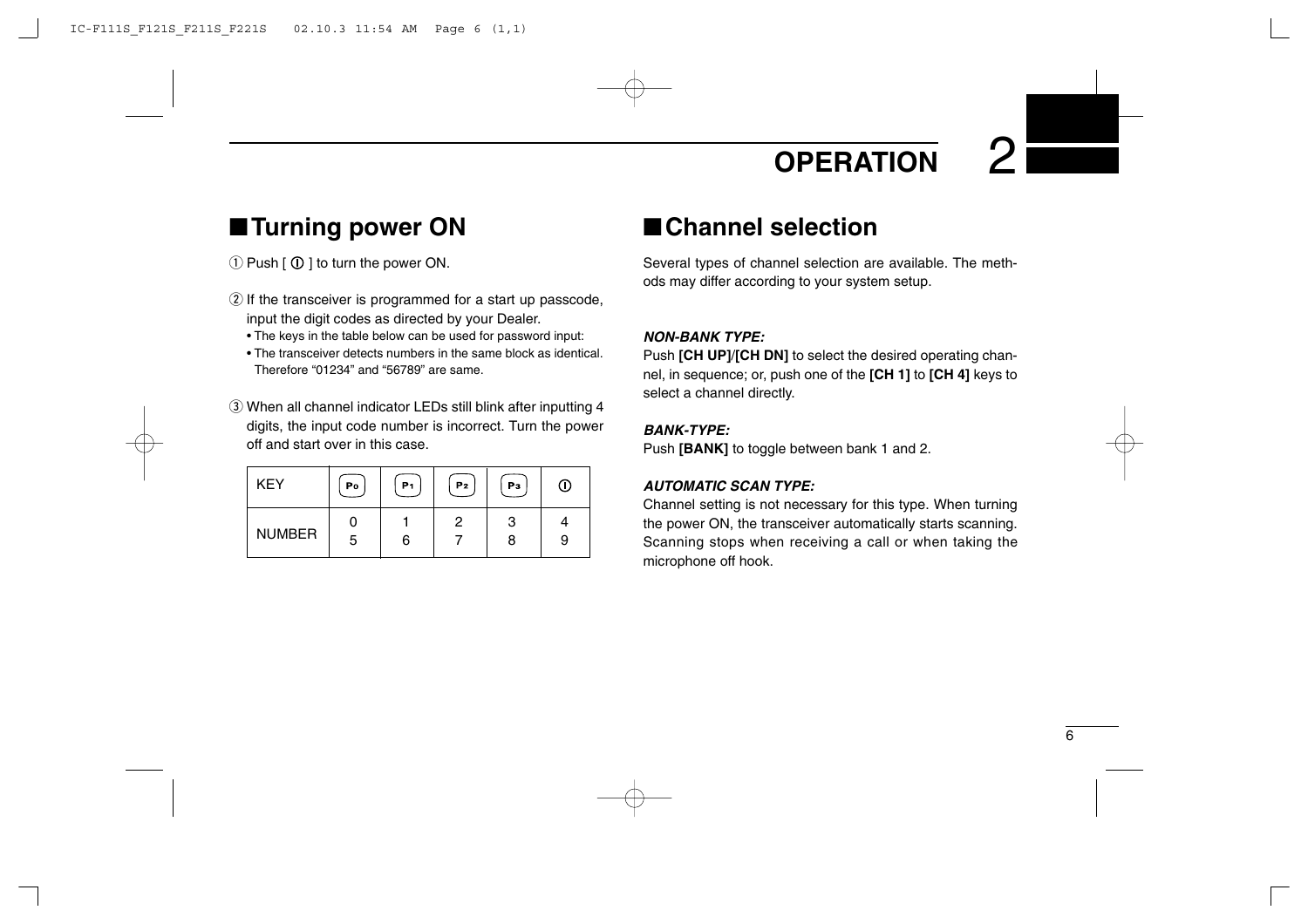### 2 OPERATION

### ■**Receiving and transmitting**

#### *RECEIVING:*

- $\Omega$  Push [POWER] to turn the power ON.
- 2 Push **[CH UP]** or **[CH DN]** to select a channel.
- e When receiving a call, adjust the audio output level to a comfortable listening level.

#### *TRANSMITTING:*

- 4) Take the microphone off hook.
	- The channel is busy when TX/RX indicator turns green.
	- According to the trasceiver's setting;
	- 2-tone, 5-tone mute may be released. (The 'audible' condition is selected)
	- A priority channel may be selected automatically.
- (5) Wait for the channel to become clear.
- **6** Push the **[CALL]** key when initiating a call from your side.
	- According to the trasceiver's setting;
	- Coded audio may be heard from the transceiver, then TX/RX indicator turns green.
	- This operation may not be necessary depending on your signaling system. Ask your Dealer.
- $Q$  While pushing and holding [PTT], speak into the microphone at your normal voice level.
- **(8) Release [PTT] to receive.**

**IMPORTANT:** To maximize the readability of your signal:

- (1) Pause briefly after pushing [PTT]
- (2) Hold the microphone 2 to 5 cm from your mouth, then speak into the microphone at a normal voice level.

### **♦ Transmitting notes**

### **• Transmit inhibit function**

The transceiver has several inhibit functions which restrict transmission under the following conditions:

- The channel is in mute condition.
- Channel is busy.
- A matched/non-matched CTCSS code is received.
- The selected channel is a 'receive only' channel.

#### **• Time-out timer**

After continuous transmission for a pre-programmed period, the time-out timer is activated causing the transceiver to stop transmitting and automatically select receive.

#### **• Penalty timer**

Once the time-out timer is activated, transmission is further inhibited for a period determined by the penalty timer.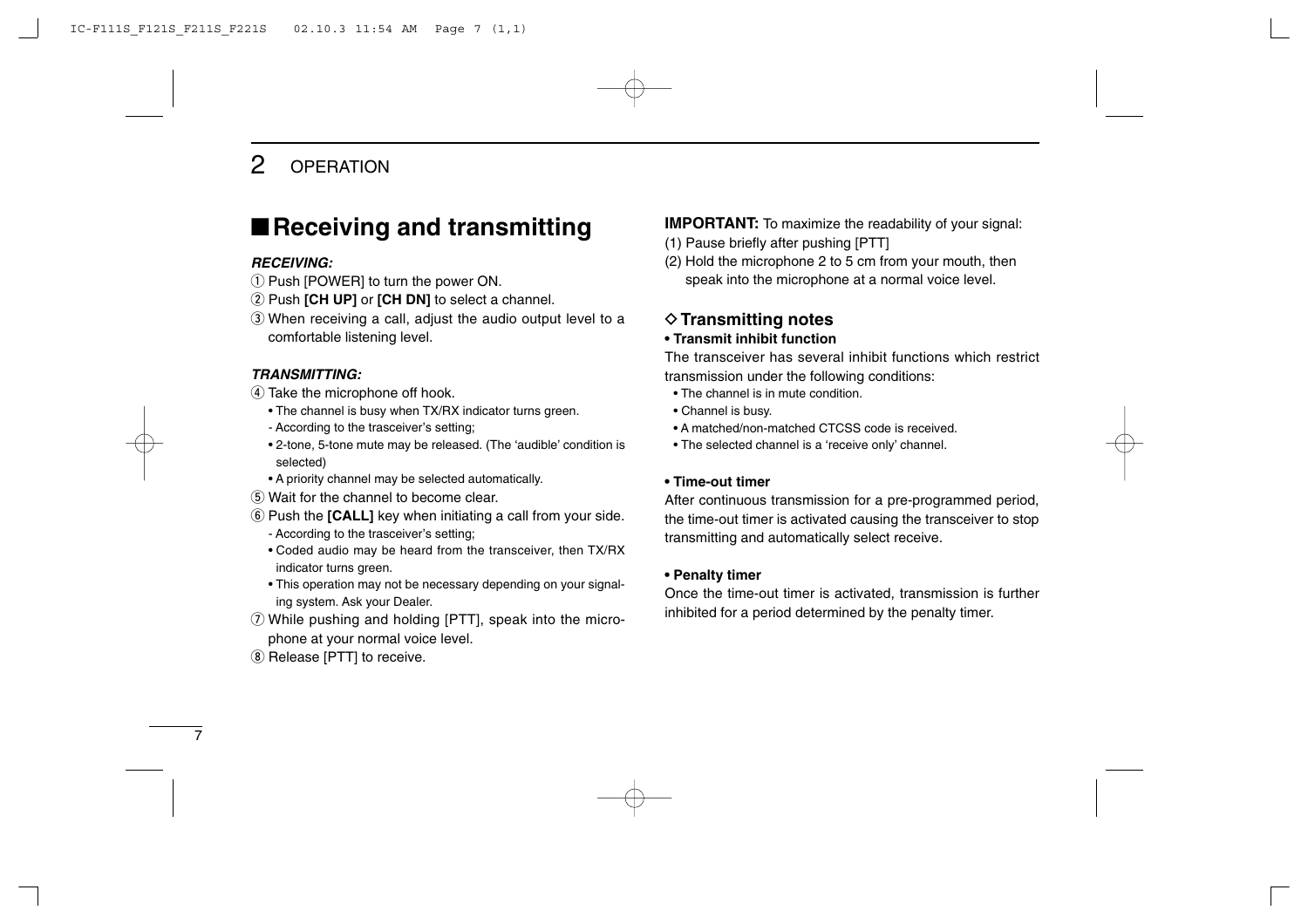### OPERATION<sub>2</sub>

### D**Scrambler function**

The UT-109 (#02) or UT-110 (#02) optional voice scrambler unit provides high performance private communication between stations with the same scrambler codes.

q Push and hold **[SCRM]** to turn the scrambler function ON. **(2) Push <b>[SCRM]** to turn the function OFF.

### **⊘User set mode**

User set mode is accessed at power ON and allows you to set seldom-changed settings. In this case you can "customize" transceiver operation to suit your preferences and operating style.

#### *Entering the user set mode:*

- qWhile pushing and holding **[P1]** and **[P2]**, push [POWER] to enter user set mode at power ON.
- **2** Push and hold **[P0]** to enter user set mode. Push **[P0]** again momentarily to select the item. The channel indicator lights respectively to indicate the function is selected. Available set mode functions;
	- $\bullet$ Backlight ( $\textcolor{red}{\textbf{(1)}}$  lights)  $\qquad \textcolor{red}{\textbf{1}}$  : OFF, Dim, Auto or ON
	- •Beep ((<u>2</u>) lights) :OFF or ON
	- •SQL Level (③ lights) :0 to 255
	- •AF Min level (<u>(4</u>) lights) :0 to 255

**1** 3 Then push **[P2]** and **[P3]** to set the desired level/condition. rPush [POWER] (or push and hold **[P0]**) again to exit set mode.

User set mode is also available via a programmable key. Please refer to p. 5 **[SET]** section.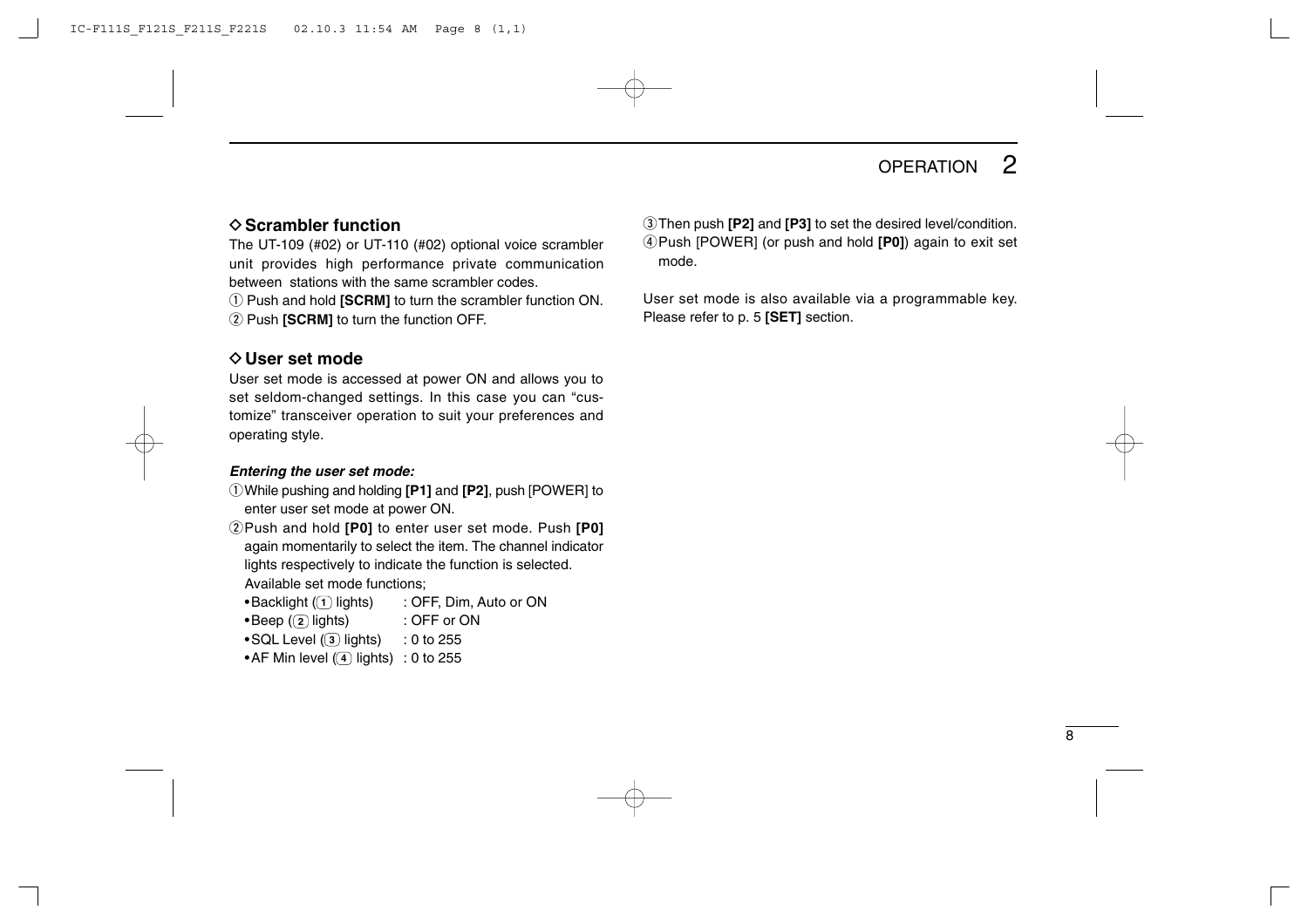# 3 **CONNECTION AND MAINTENANCE**

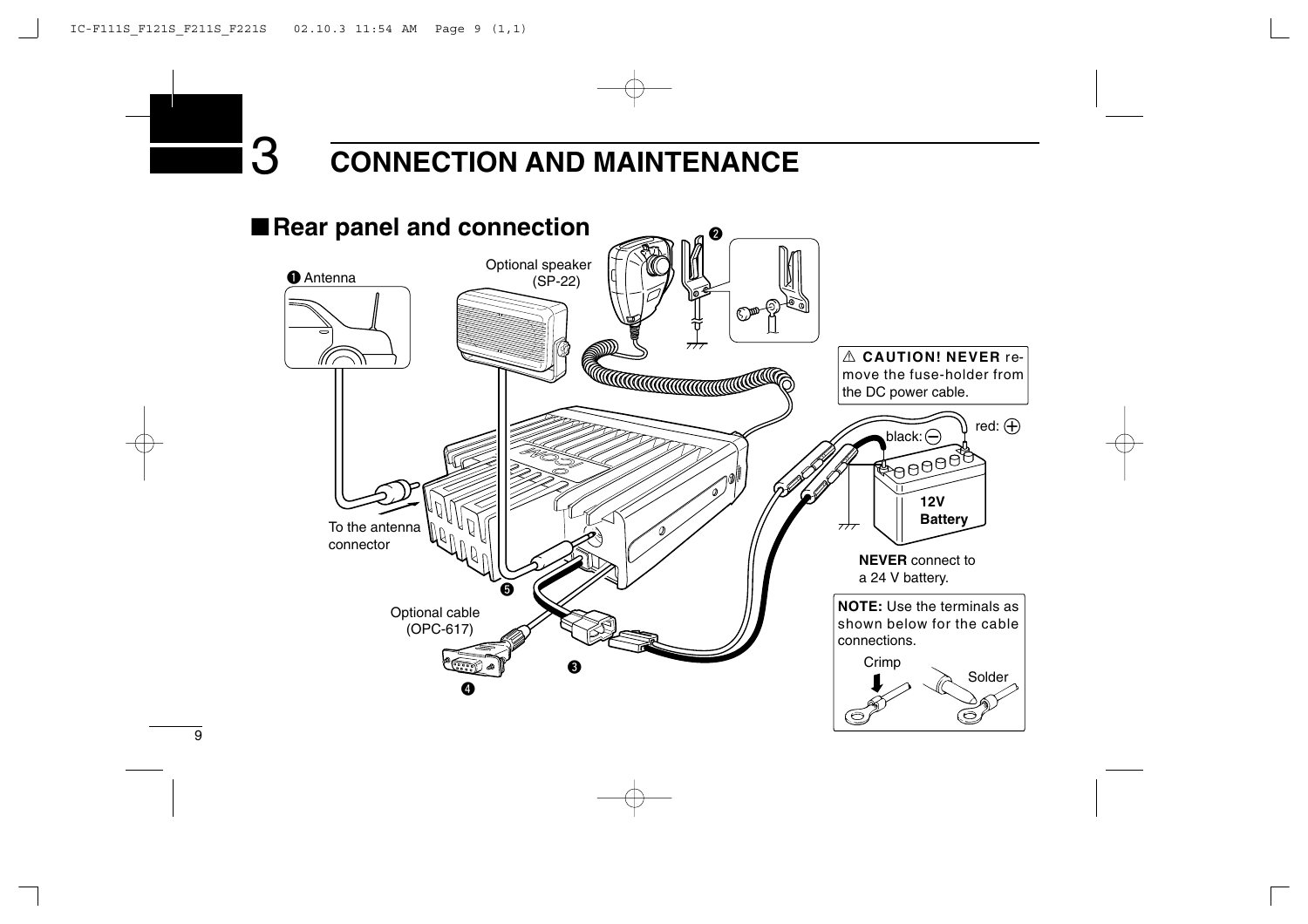### q **ANTENNA CONNECTOR**

Connects to an antenna. Ask your Dealer about antenna selection and placement.

### **WICROPHONE HANGER**

Connect the supplied microphone hanger to the vehicle's ground for microphone on/off hook functions. (See p. 1)

### **B DC POWER RECEPTACLE**

Connects to a **12 V DC** battery. Pay attention to polarities. **NEVER** connect to a **24 V** battery. This could damage the transceiver.

### r **OPTIONAL CABLE** (OPC-617)

Connect an external modem unit, Dimmer control, etc.

### **GEXTERNAL SPEAKER JACK**

Connect a 4–8  $\Omega$  external speaker, if desired.

### ■**Supplied Accessories**



| (KEY STICKER) 1 |  |
|-----------------|--|
|-----------------|--|

#### **\*Function name stickers**

There are no names on the programmable function keys since the functions can be freely assigned to these keys.

Attach the supplied function name stickers above the appropriate keys for easy recognition of that key's assigned function.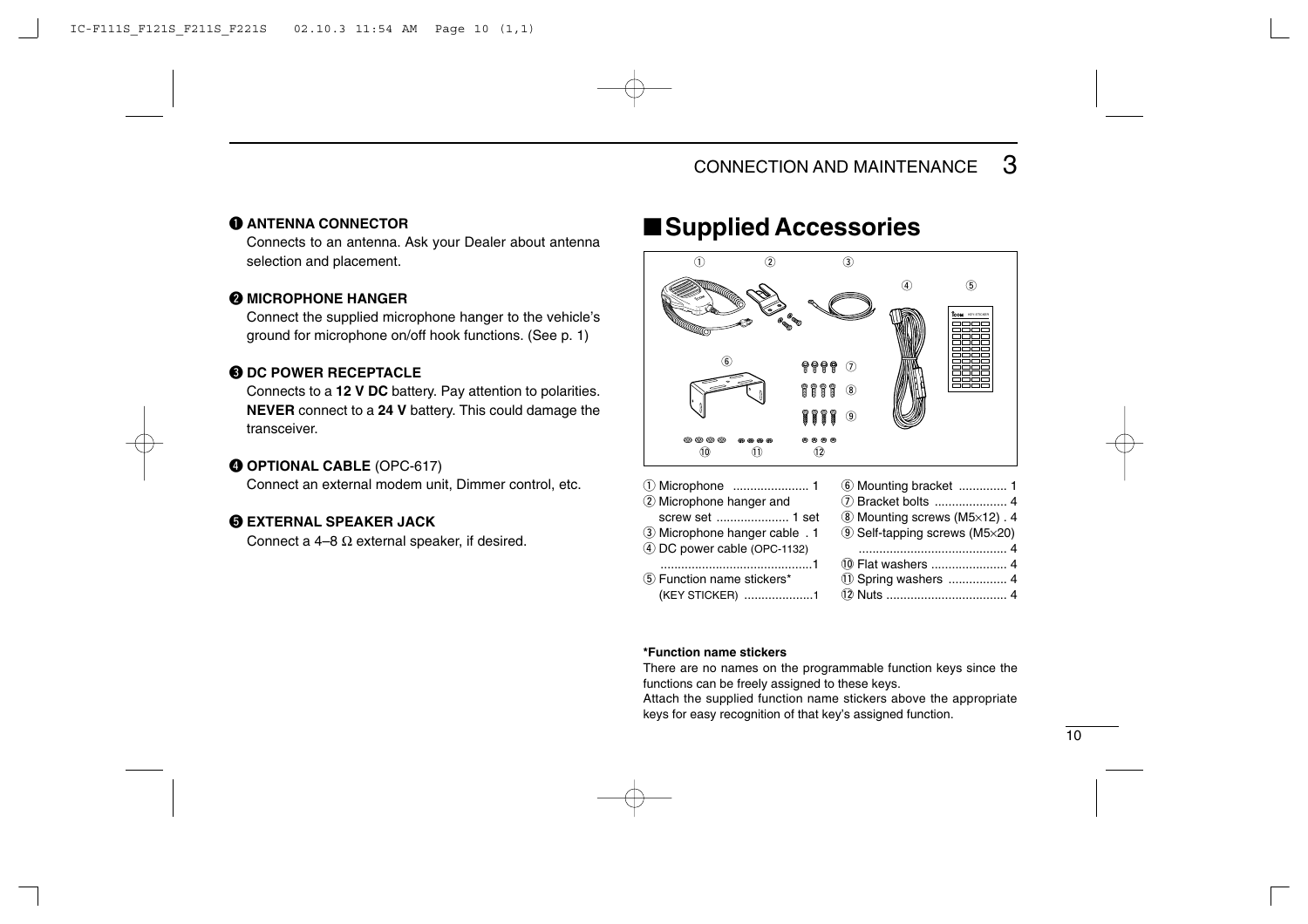### ■**Mounting the transceiver**

The universal mounting bracket supplied with your transceiver allows overhead mounting.

•Mount the transceiver securely with the 4 supplied screws to a thick surface which can support more than 1.5 kg.

### ■**Optional UT-108 installation**

Install the optional UT-108 DTMF decoder unit as follows:

- $\odot$  Turn the power OFF, then disconnect the DC power cable.
- 2 Unscrew the 4 screws, then remove the bottom cover.
- 3 Install the unit as shown in the diagram below.
- 4 Replace the bottom cover and screws, then re-connect the DC power cable.

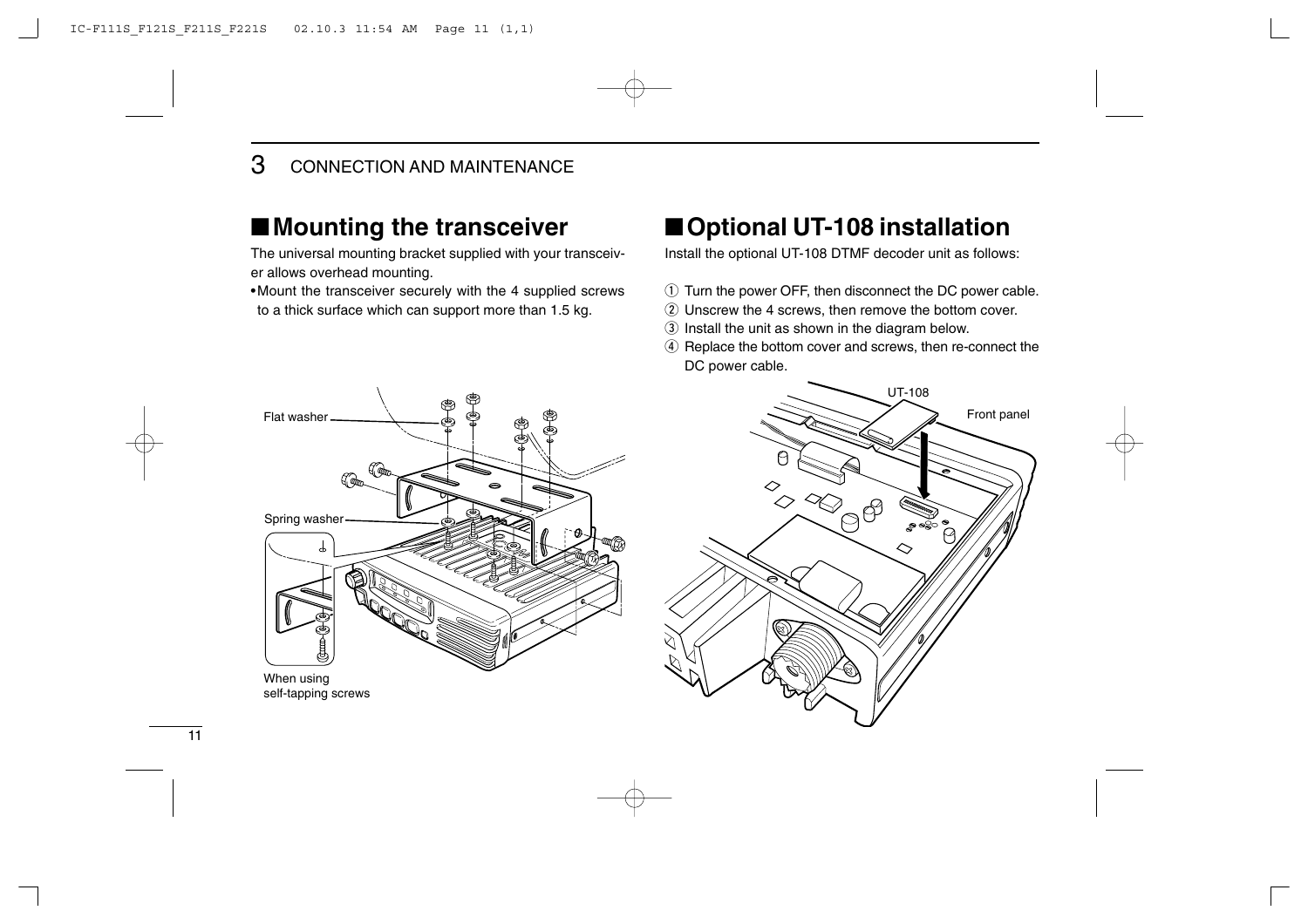### ■**Optional UT-109 /UT-110 installation**

- (1) Turn the power OFF, then disconnect the DC power cable.
- (2) Unscrew the 4 screws, then remove the bottom cover.
- e Cut the pattern on the PCB at the TX mic circuit (MIC) and RX AF circuit (DISC) as shown below.
- $\overline{a}$  Install the scrambler unit as described in optional UT-108 installation in the page at left.
- $(5)$  Return the bottom cover and screws to the original position.



**NOTE:** Be sure to re-solder the above disconnected points when you remove the scrambler units. Otherwise no TX modulation or AF output is available.



### ■ **Optional OPC-617** installation

Install the OPC-617 as shown below.



#### OPTIONAL CABLE PIN ASSIGNMENT



- q Dimmer cont. IN or IGSW cont. IN  $(2)$  AF OUT 3) Det. AF OUT  $\overline{A}$  Mod. IN  $(5)$  PTT control IN or  $\circledR$   $\circledR$   $\circledR$   $\circledR$   $\circledR$   $\circledR$   $\circledR$   $\circledR$   $\circledR$   $\circledR$   $\circledR$   $\circledR$   $\circledR$   $\circledR$   $\circledR$   $\circledR$   $\circledR$   $\circledR$   $\circledR$   $\circledR$   $\circledR$   $\circledR$   $\circledR$   $\circledR$   $\circledR$   $\circledR$   $\circledR$   $\circledR$   $\circledR$   $\circledR$   $\circledR$   $\circled$
- $\widehat{A}$  Horn drive cont. OUT  $(7)$  AF GND  $\circ$  Det. AF GND  $(9)$  Mod. GND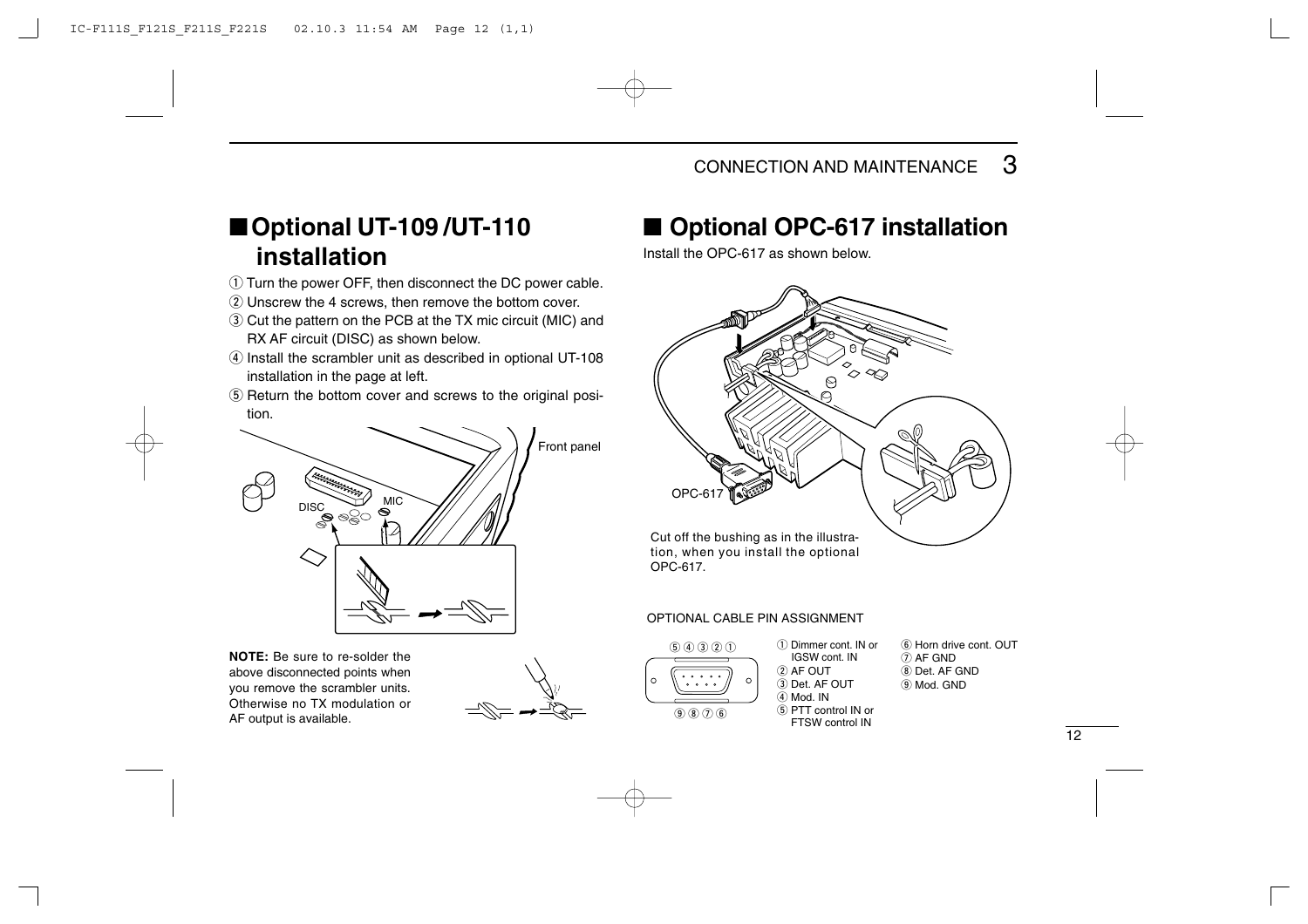### 3 CONNECTION AND MAINTENANCE

### ■ **Antenna**

A key element in the performance of any communication system is an antenna. Ask your Dealer about antennas and the best places to mount them.

### ■ Fuse replacement

A fuse is installed in the supplied DC power cable. If a fuse blows or the transceiver stops functioning, track down the source of the problem, if possible, and replace the damaged fuse with a new rated one.

□Fuse rating: 20 A



### ■ **Cleaning**

If the transceiver becomes dusty or dirty, wipe it clean with a soft, dry cloth.



**AVOID** the use of solvents such as benzene or alcohol, as they may damage the transceiver surfaces.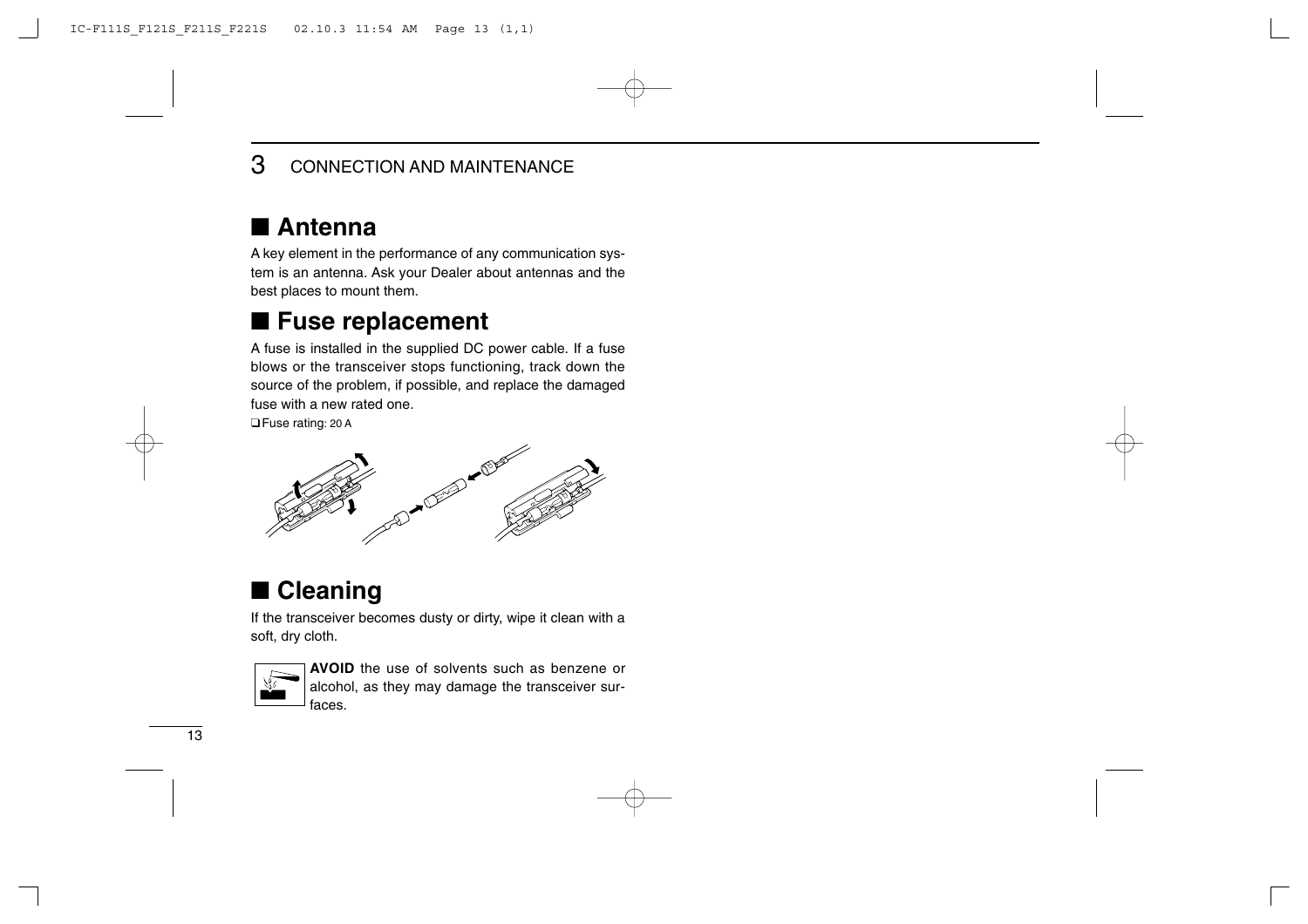# **OPTIONS**

### **SP-22 EXTERNAL SPEAKER**

Compact and easy-to-install. Input impedance :  $4 \Omega$ Max. input power : 5 W

#### **HM-100TN**

DTMF microphone.

### **SM-25**

Desktop microphone.

### **UT-108 DTMF DECODER UNIT**

Provides pager and code squelch capabilities.

#### **UT-109/UT-110 (#02) VOICE SCRAMBLER UNIT**

• UT-109 : Non-rolling type (max. 32 codes)

• UT-110 : Rolling type (max. 1020 codes)

### **OPC-617 ACC CABLE**

Allows you to connect to an external terminal.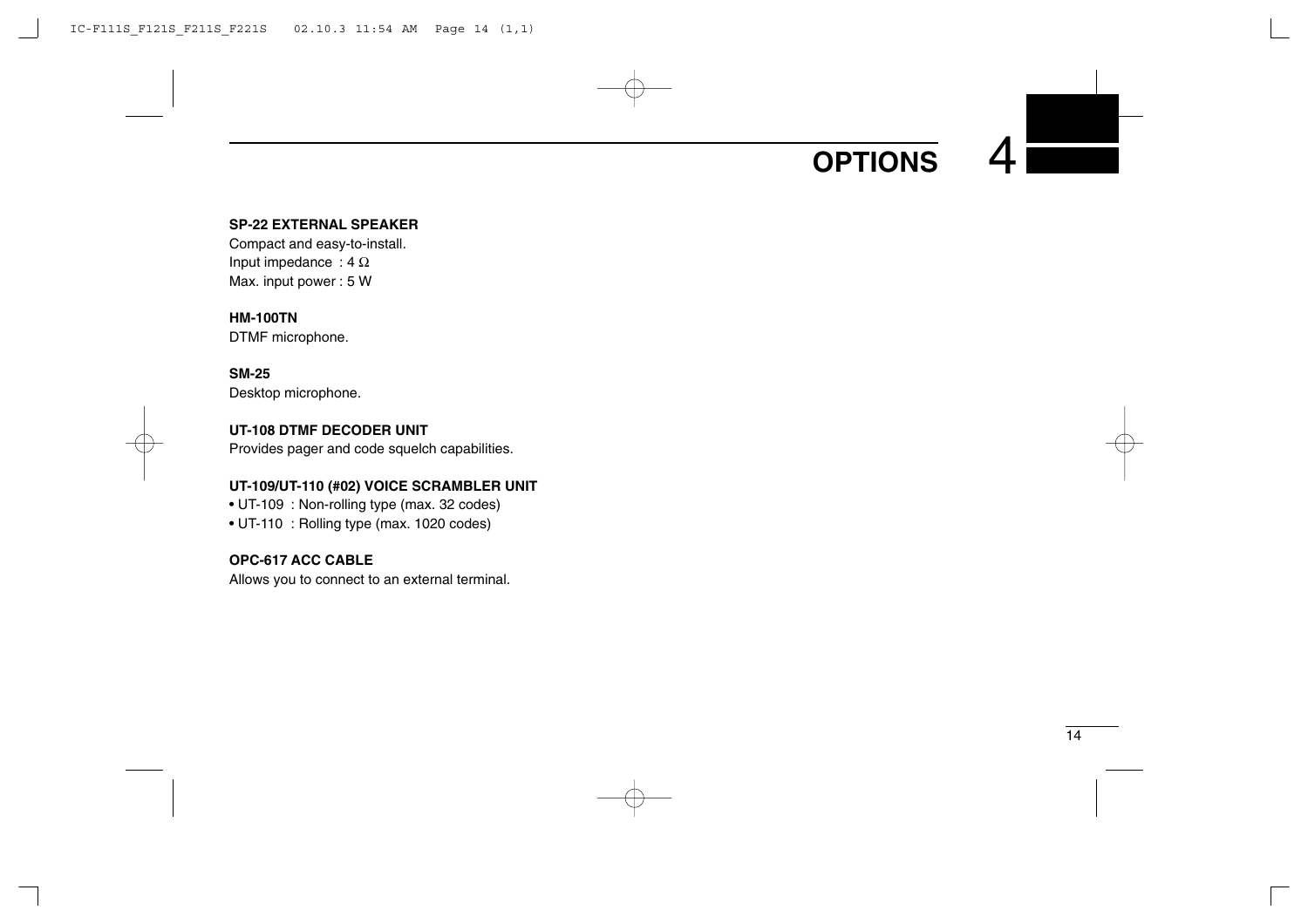

**Your Icom radio generates RF electromagnetic energy during transmit mode. This radio is designed for and classified as "Occupational Use Only", meaning it must be used only during the course of employment by individuals aware of the hazards,**

**and the ways to minimize such hazards. This radio is NOT intended for use by the "General Population" in an uncontrolled environment.**

- For compliance with FCC and Industry Canada RF Exposure Requirements, the transmitter antenna installation shall comply with the following two conditions:
	- 1. The transmitter antenna gain shall not exceed 0 dBi.
	- 2. IC-F121S:

The transmitter antenna is required to be located outside of a vehicle and kept at a separation distance of 65 centimeters or more between the transmitter antenna of this device and persons during operation.

3. IC-F221S:

The transmitter antenna is required to be located outside of a vehicle and kept at a separation distance of 52 centimeters or more between the transmitter antenna of this device and persons during operation.



**To ensure that your exposure to RF electromagnetic energy is within the FCC allowable limits for occupationaluse, always adhere to the following guidelines:**

- •**DO NOT** operate the radio without a proper antenna attached, as this may damage the radio and may also cause you to exceed FCC RF exposure limits. A proper antenna is the antenna supplied with this radio by the manufacturer or an antenna specifically authorized by the manufacturer for use with this radio.
- •**DO NOT** transmit for more than 50% of total radio use time ("50% duty cycle"). Transmitting more than 50% of the time can cause FCC RF exposure compliance requirements to be exceeded. The radio is transmitting when the "TX indicator" lights red. You can cause the radio to transmit by pressing the "PTT" switch.

### **Electromagnetic Interference/Compatibility**

During transmissions, your Icom radio generates RF energy that can possibly cause interference with other devices or systems. To avoid such interference, turn off the radio in areas where signs are posted to do so. **DO NOT** operate the transmitter in areas that are sensitive to electromagnetic radiation such as hospitals, aircraft, and blasting sites.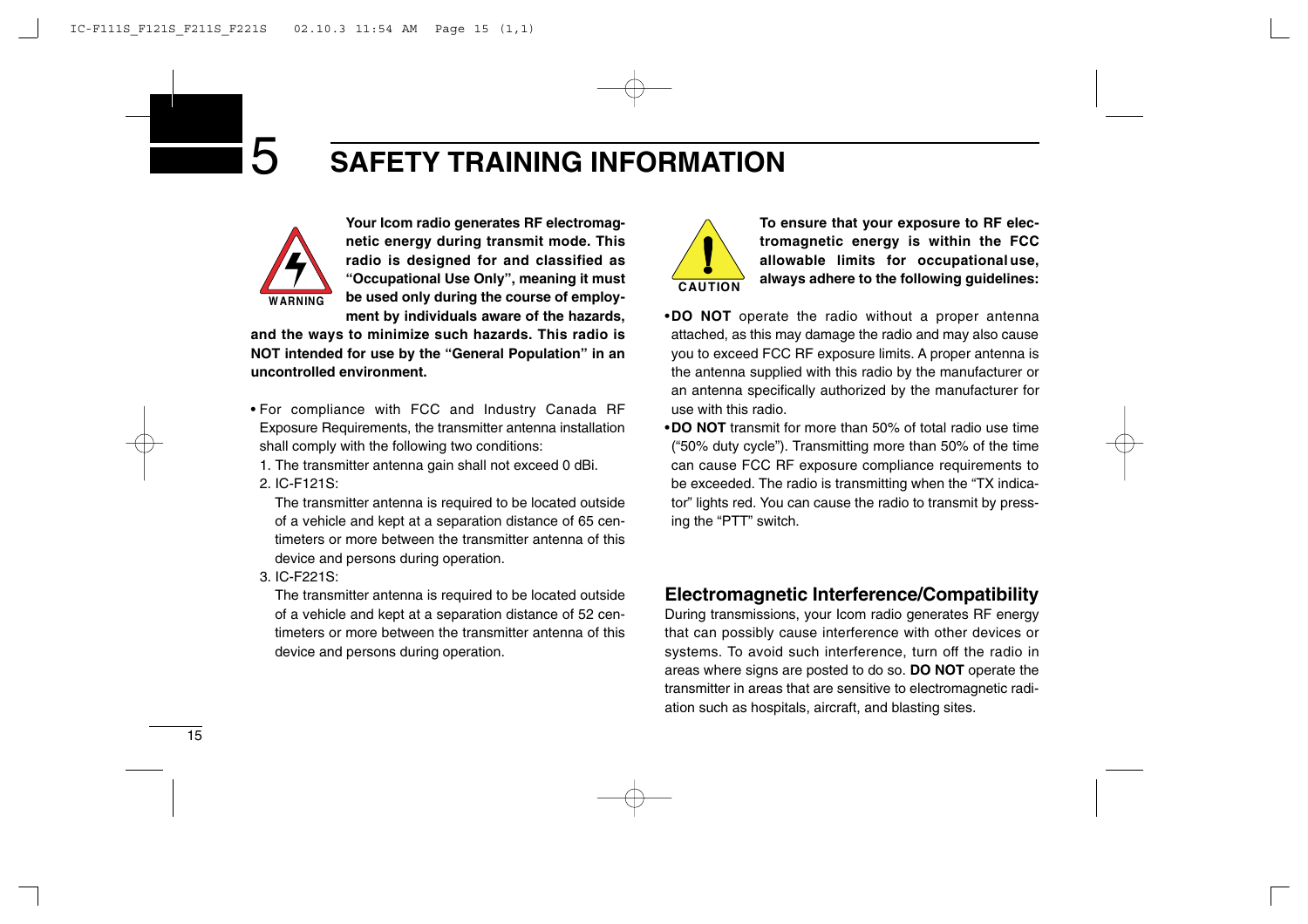MEMO

| -                        |  |
|--------------------------|--|
|                          |  |
| -                        |  |
| -                        |  |
|                          |  |
| -                        |  |
|                          |  |
|                          |  |
|                          |  |
| -                        |  |
| -                        |  |
| -                        |  |
| $\overline{\phantom{0}}$ |  |
|                          |  |
|                          |  |
|                          |  |
|                          |  |
|                          |  |
| $\overline{\phantom{0}}$ |  |
|                          |  |
|                          |  |